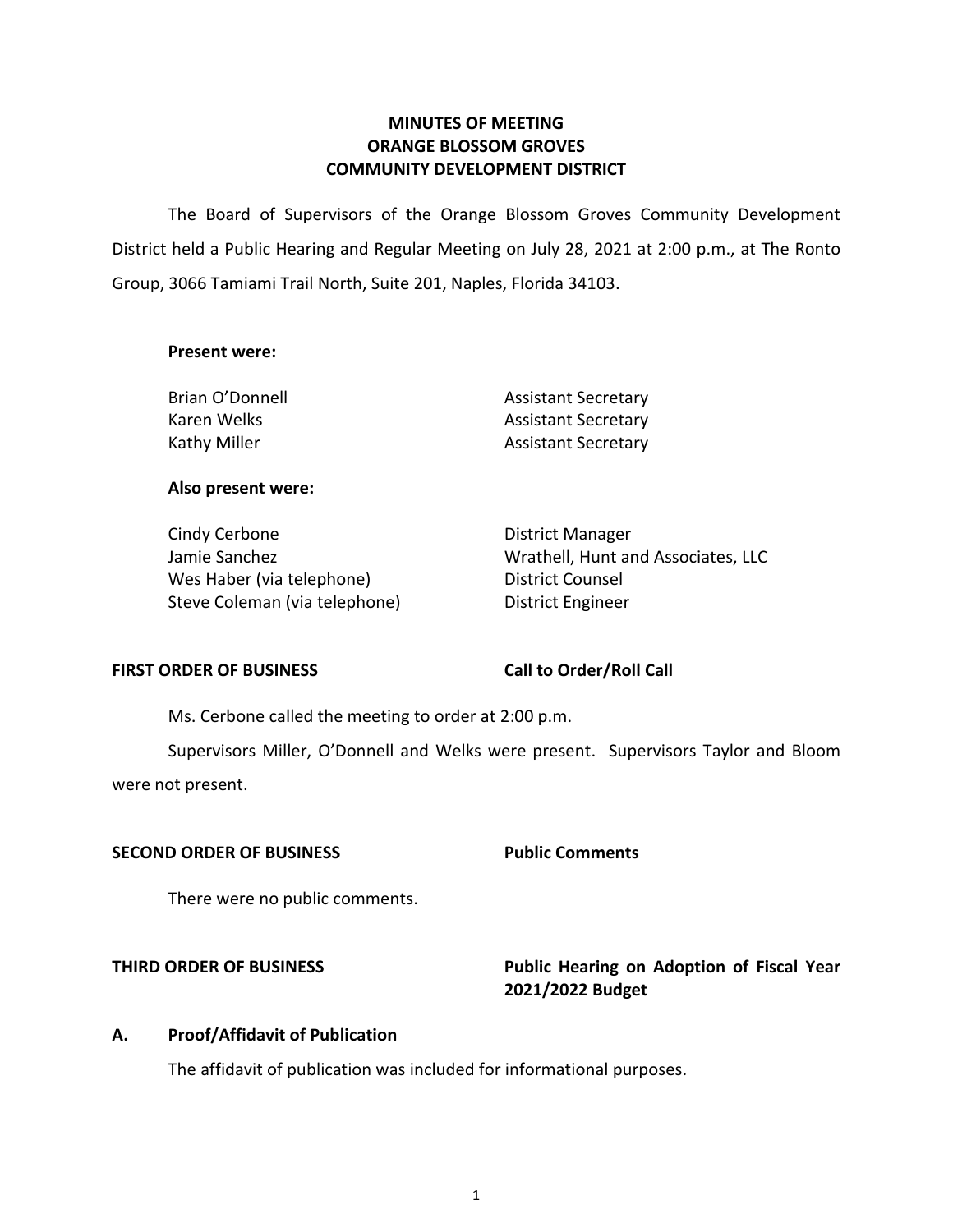**B. Consideration of Resolution 2021-04, Relating to the Annual Appropriations and Adopting the Budgets for the Fiscal Year Beginning October 1, 2021, and Ending September 30, 2022; Authorizing Budget Amendments; and Providing an Effective Date** 

 Ms. Cerbone presented Resolution 2021-04. She reviewed the proposed Fiscal Year 2021/2022 budget. The CDD is Landowner-funded, meaning the Landowner would provide funding as expenses are incurred.

 **On MOTION by Ms. Welks and seconded by Ms. Miller, with all in favor, the Public Hearing was opened.** 

No members of the public spoke.

 **On MOTION by Ms. Miller and seconded by Ms. Welks, with all in favor, the Public Hearing was closed.** 

 **On MOTION by Mr. O'Donnell and seconded by Ms. Miller, with all in favor, Resolution 2021-04, Relating to the Annual Appropriations and Adopting the Budgets for the Fiscal Year Beginning October 1, 2021, and Ending September 30, 2022; Authorizing Budget Amendments; and Providing an Effective Date, was adopted.** 

FOURTH ORDER OF BUSINESS **Consideration of Fiscal Year 2022 Budget Funding Agreement** 

 Ms. Cerbone presented the Fiscal Year 2022 Budget Funding Agreement. Funding requests would be submitted to the Developer as expenses are incurred.

 **On MOTION by Ms. Welks and seconded by Mr. O'Donnell, with all in favor, the Fiscal Year 2022 Budget Funding Agreement, was approved.**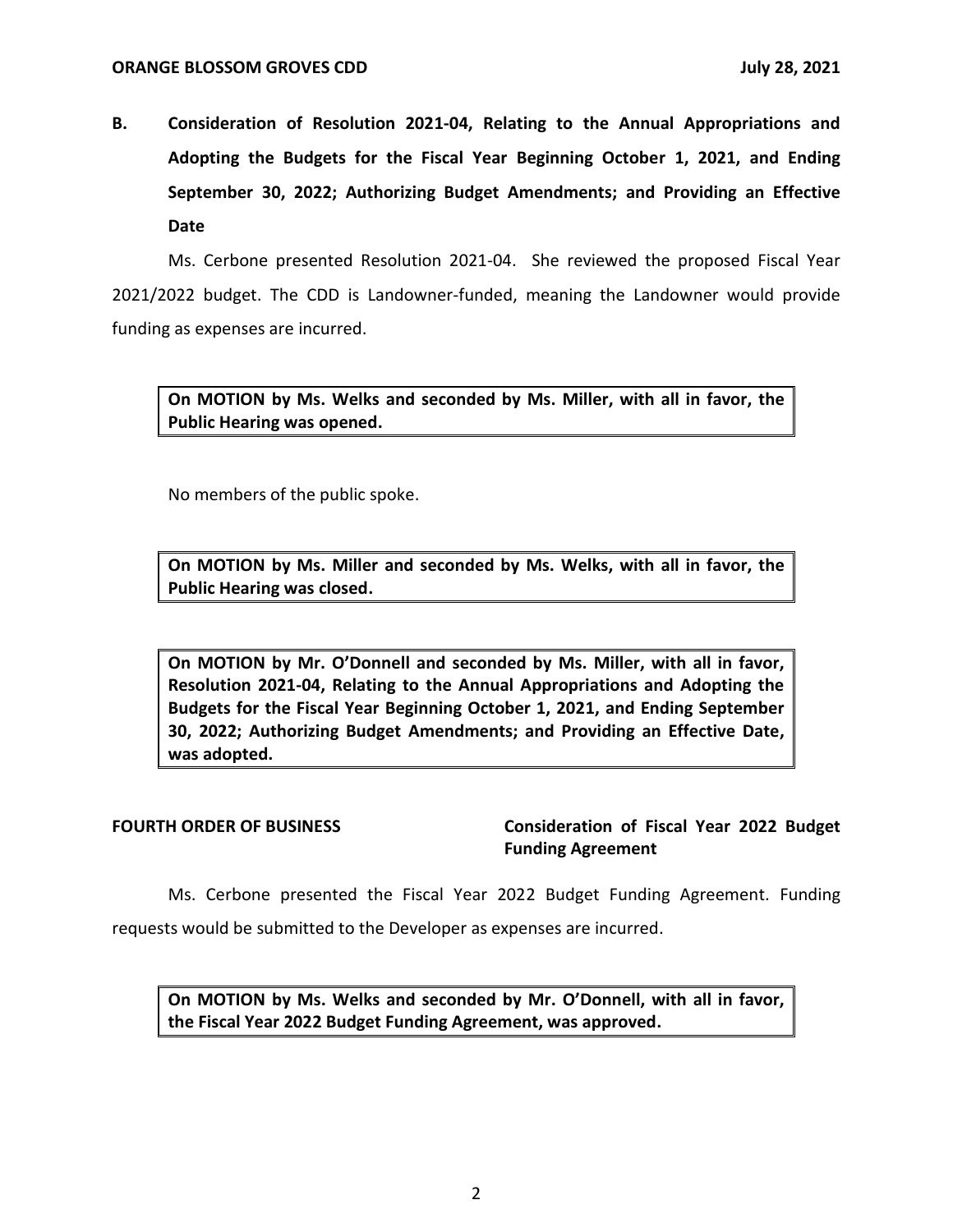FIFTH ORDER OF BUSINESS **The State of Audited Financial Report for Fiscal Year Ended September 30, 2020, Prepared by Grau & Associates** 

 Ms. Cerbone presented the Audited Financial Report for the Fiscal Year Ended September 30, 2020 and highlighted the pertinent information. There were no findings, recommendations or instances of non-compliance; it was a clean audit.

 **SIXTH ORDER OF BUSINESS Consideration of Resolution 2021-05, Hereby Accepting the Audited Financial Report for the Fiscal Year Ended September 30, 2020** 

Ms. Cerbone presented Resolution 2021-05.

 **On MOTION by Ms. Welks and seconded by Ms. Miller, with all in favor, Resolution 2021-05, Hereby Accepting the Audited Financial Report for the Fiscal Year Ended September 30, 2020, was adopted.** 

 **SEVENTH ORDER OF BUSINESS Consideration of Resolution 2021-06, Designating Dates, Times and Locations for Regular Meetings of the Board of Supervisors of the District for Fiscal Year 2021/2022 and Providing for an Effective Date** 

Ms. Cerbone presented Resolution 2021-06.

 **On MOTION by Ms. Miller and seconded by Ms. Welks, with all in favor, Resolution 2021-06, Designating Dates, Times and Locations for Regular Meetings of the Board of Supervisors of the District for Fiscal Year 2021/2022 and Providing for an Effective Date, was adopted.** 

**Unaudited Statements as of July 30, 2021 EIGHTH ORDER OF BUSINESS Acceptance of Unaudited Financial**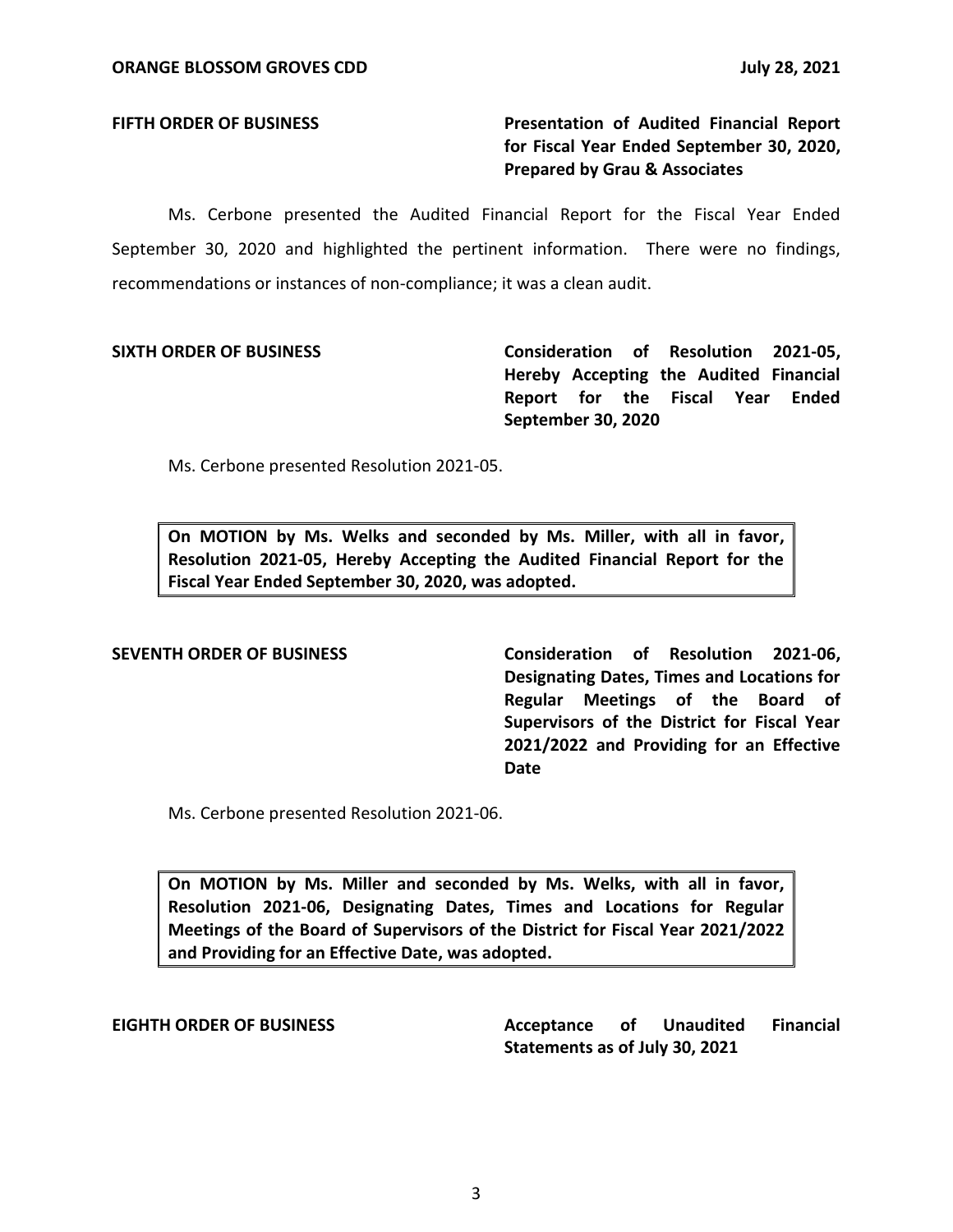Ms. Cerbone presented the Unaudited Financial Statements as of June 30, 2021. The July 30, 2021 date listed in the agenda letter was a scrivener's error; the agenda book contained the June 30, 2021 financials.

 **On MOTION by Ms. Welks and seconded by Mr. O'Donnell, with all in favor, the Unaudited Financial Statements as of June 30, 2021, were accepted.** 

**NINTH ORDER OF BUSINESS Approval of April 28, 2021 Regular Meeting Minutes** 

Ms. Cerbone presented the April 28, 2021 Regular Meeting Minutes.

 **On MOTION by Ms. Miller and seconded by Mr. O'Donnell, with all in favor, the April 28, 2021 Regular Meeting Minutes, as presented, were approved.** 

### **TENTH ORDER OF BUSINESS** Staff Reports

 **A. District Counsel:** *Hopping, Green & Sams, P.A.* 

There was no report.

**B. District Engineer:** *Barraco and Associates, Inc.* 

There was no report.

- **C. District Manager:** *Wrathell, Hunt & Associates, LLC* 
	- **NEXT MEETING DATE: TBD** 
		- o **QUORUM CHECK**

 **ELEVENTH ORDER OF BUSINESS Board Members' Comments/Requests** 

There were no Board Members' comments or requests.

## **TWELFTH ORDER OF BUSINESS Audience Comments**

There were no audience comments.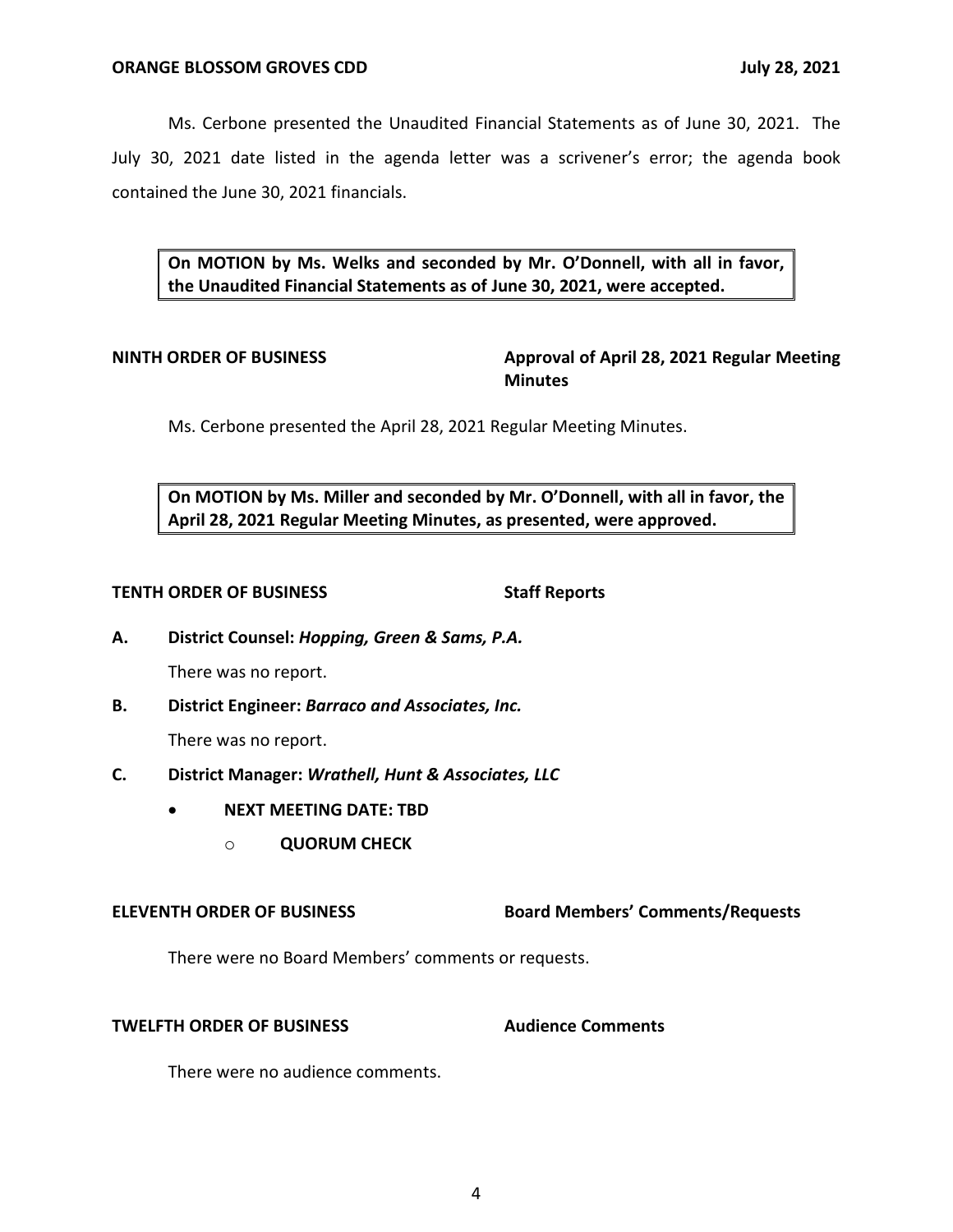## **THIRTEENTH ORDER OF BUSINESS Adjournment**

There being nothing further to discuss, the meeting adjourned.

 **On MOTION by Ms. Welks and seconded by Mr. O'Donnell, with all in favor, the meeting adjourned at 2:10 p.m.** 

[SIGNATURES APPEAR ON THE FOLLOWING PAGE]